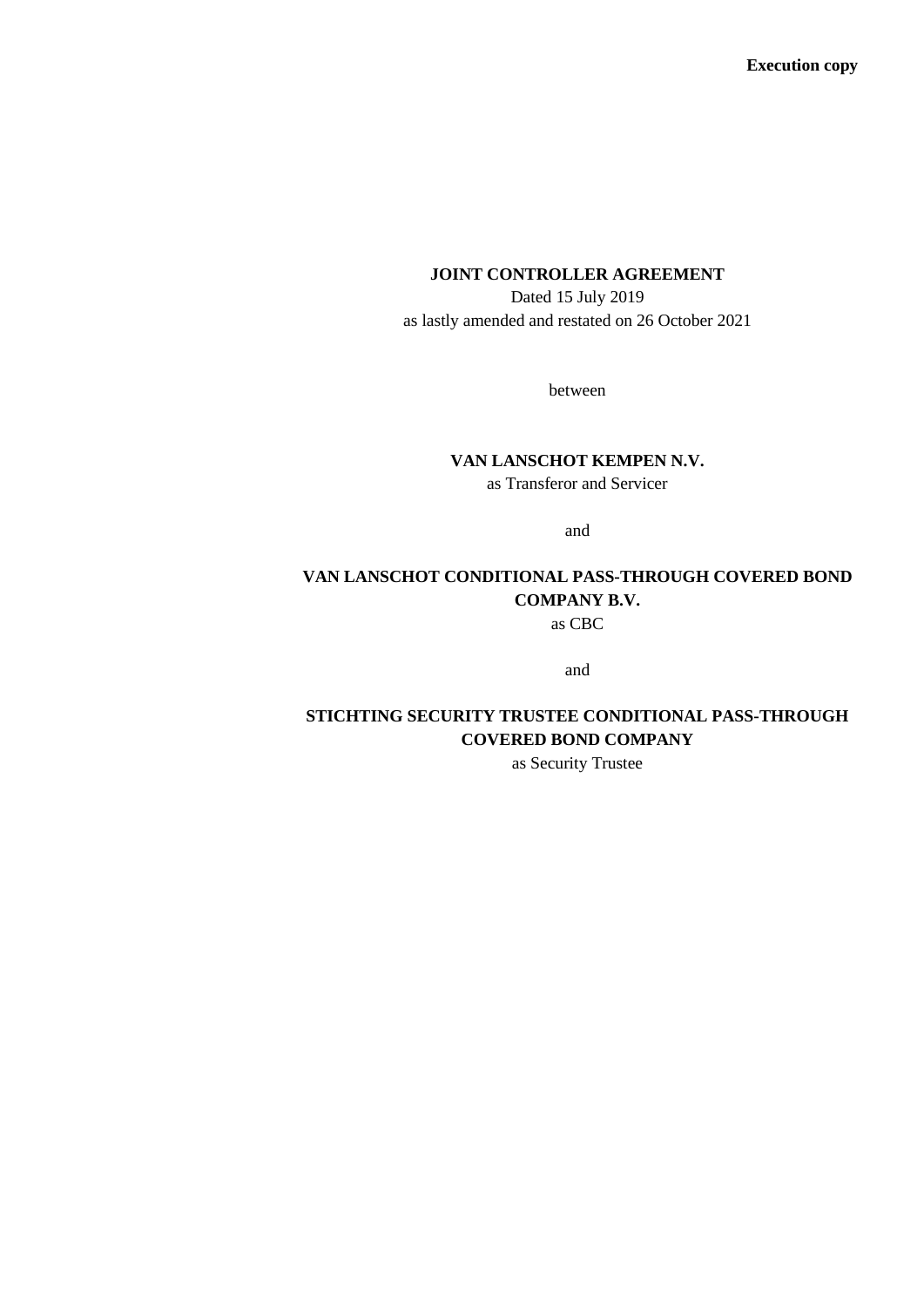2

Van Lanschot Kempen/CPTCB1 Programme Update 2021 Joint Controller Agreement

## **TABLE OF CONTENTS**

| <b>Clause</b> |  | page |
|---------------|--|------|
|               |  |      |
|               |  |      |
|               |  |      |
|               |  |      |
| 5.            |  |      |
|               |  |      |
|               |  |      |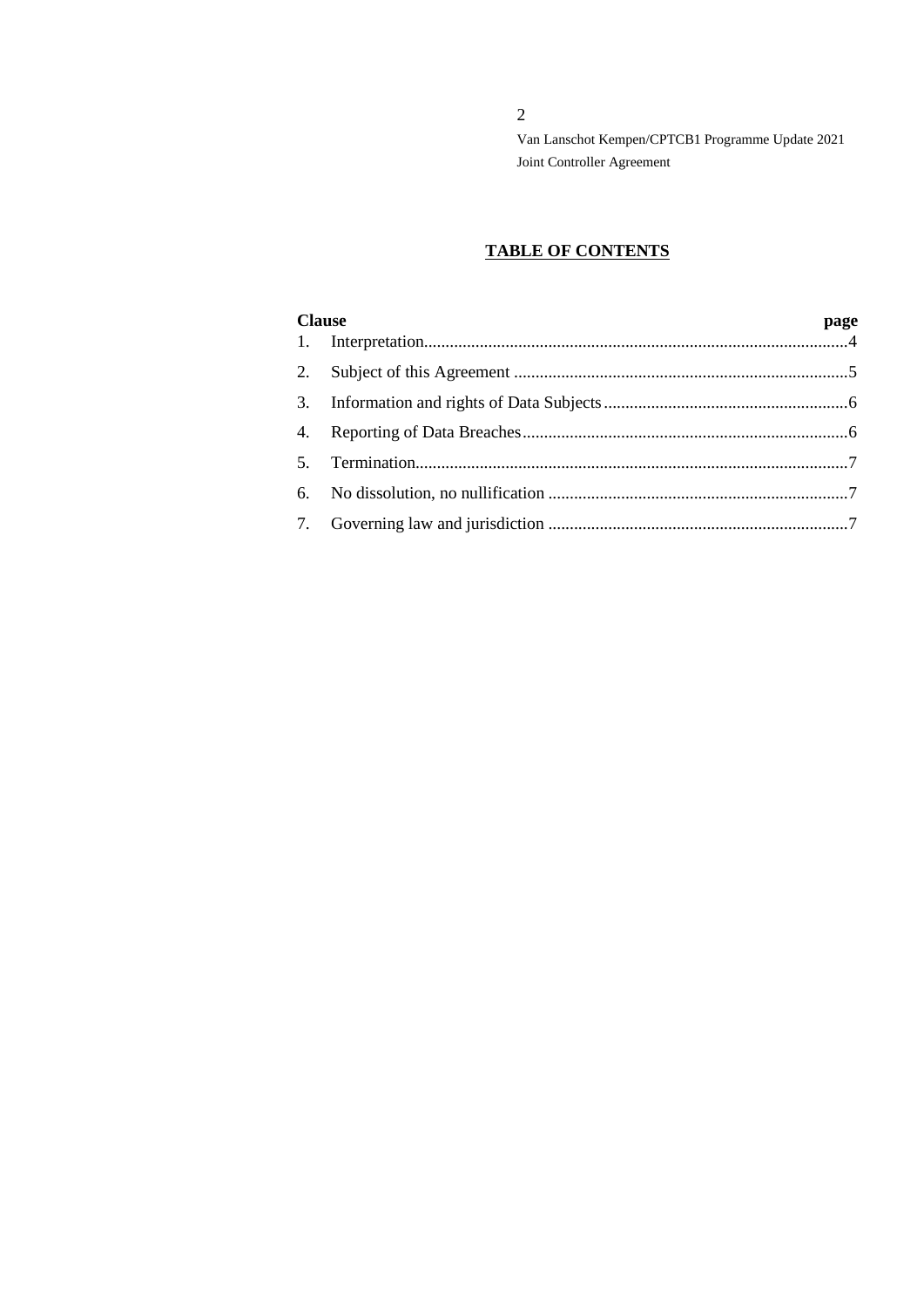**THIS JOINT CONTROLLER AGREEMENT** is dated 15 July 2019 as lastly amended and restated on 26 October 2021 and made between:

- 1. **VAN LANSCHOT KEMPEN N.V.** (previously named Van Lanschot Kempen Wealth Management N.V.), a public company with limited liability (*naamloze vennootschap met beperkte aansprakelijkheid*) organised under the laws of the Netherlands, and established in 's-Hertogenbosch, the Netherlands;
- 2. **VAN LANSCHOT CONDITIONAL PASS-THROUGH COVERED BOND COMPANY B.V.**, a private company with limited liability (*besloten vennootschap met beperkte aansprakelijkheid*) organised under the laws of the Netherlands, and established in Amsterdam, the Netherlands; and
- 3. **STICHTING SECURITY TRUSTEE VAN LANSCHOT CONDITIONAL PASS-THROUGH COVERED BOND COMPANY**, a foundation (*stichting*) organised under the laws of the Netherlands, and established in Amsterdam, the Netherlands.

#### **WHEREAS:**

- A. The Issuer has on 2 March 2015 set up a covered bond programme pursuant to which the Issuer will issue Covered Bonds from time to time. (the "**Programme**").
- B. As part of the Programme, the Servicer, the Security Trustee and the CBC have, among others, entered into the Servicing Agreement.
- C. The Transferor qualifies as a Controller under the General Data Protection Regulation. Following an Issuer Event of Default, the Servicer, the CBC and the Security Trustee qualify as Controllers under the General Data Protection Regulation.
- D. The parties wish to make the contractual arrangements to the extent required by article 26 of the General Data Protection Regulation and related legislation.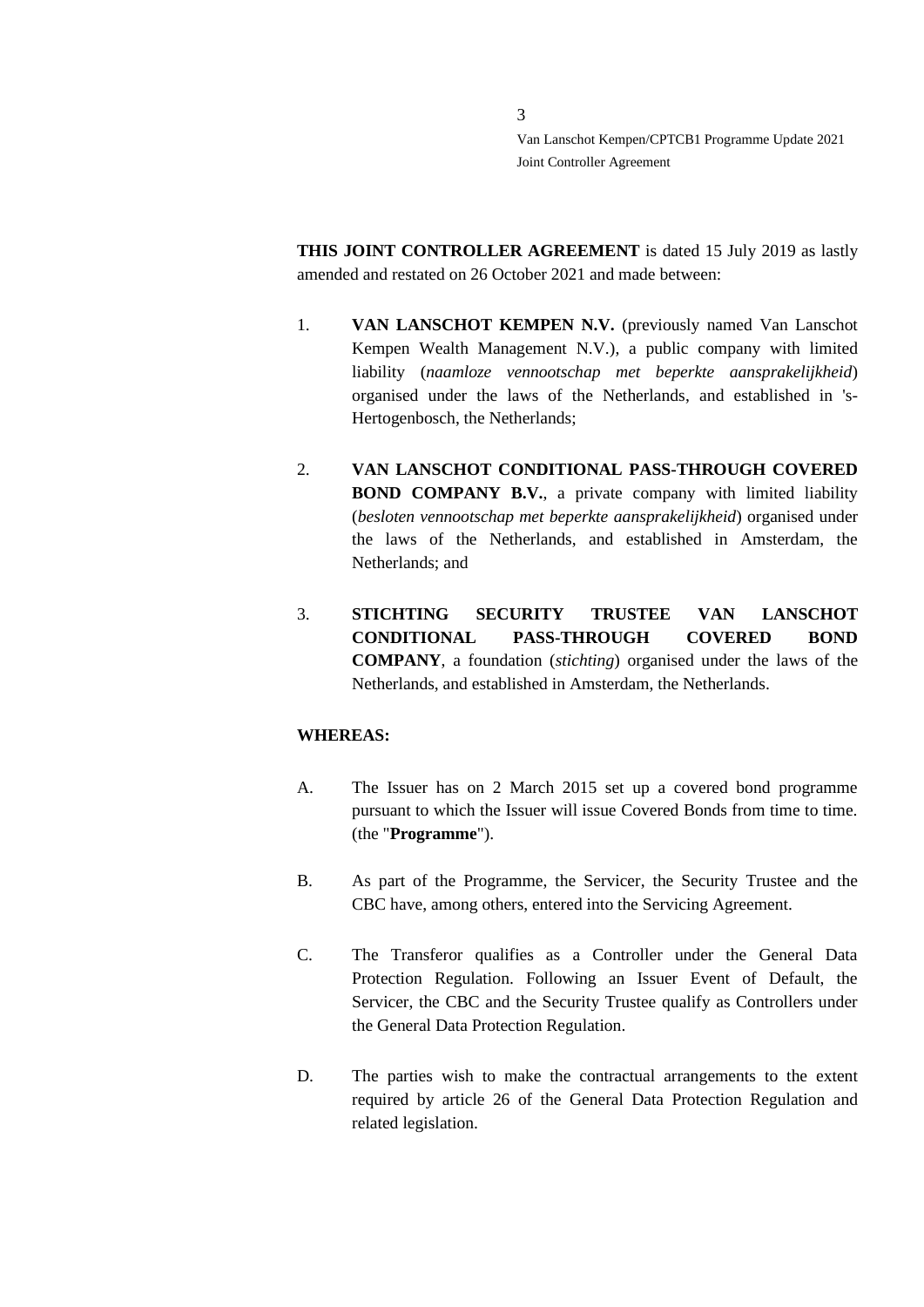#### **IT IS AGREED** as follows:

## <span id="page-3-0"></span>**1. INTERPRETATION**

- 1.1 In this Agreement (including its recitals), except so far as the context otherwise requires, words, expressions and capitalised terms used herein and not otherwise defined or construed herein shall have the same meaning as defined or construed in the master definitions agreement dated the date hereof and signed by, amongst others, the Transferor, the Servicer, the Security Trustee and the CBC, as the same may be amended, restated, supplemented or otherwise modified from time to time (the "**Master Definitions Agreement**").
- 1.2 The rules of usage and of interpretation as set forth in the Master Definitions Agreement shall apply to this Agreement, unless otherwise provided herein.
- 1.3 In this Agreement (including its recitals), except so far as the context otherwise requires:
	- a. capitalised terms used herein and not otherwise defined herein or in the Master Definitions Agreement, shall have the same meaning as defined or construed in the General Data Protection Regulation;
	- b. "**Personal Data**" means the personal data of Borrowers necessary to perform obligations under the Servicing Agreement, including names, addresses and other contact details of Borrowers and necessary information on their Mortgage Loans and Mortgages; and
	- c. "**Personal Data Breach**" means any incident resulting in (potential) accidental or unlawful destruction, loss, alteration, unauthorised disclosure of, or access to the encrypted Personal Data which have been sent, stored or otherwise processed.
- 1.4 The expression "**Agreement**" shall herein mean this Joint Controller Agreement including its annexes.
- 1.5 This Agreement expresses and describes Dutch legal concepts in English and not in their original Dutch terms. Consequently, this Agreement is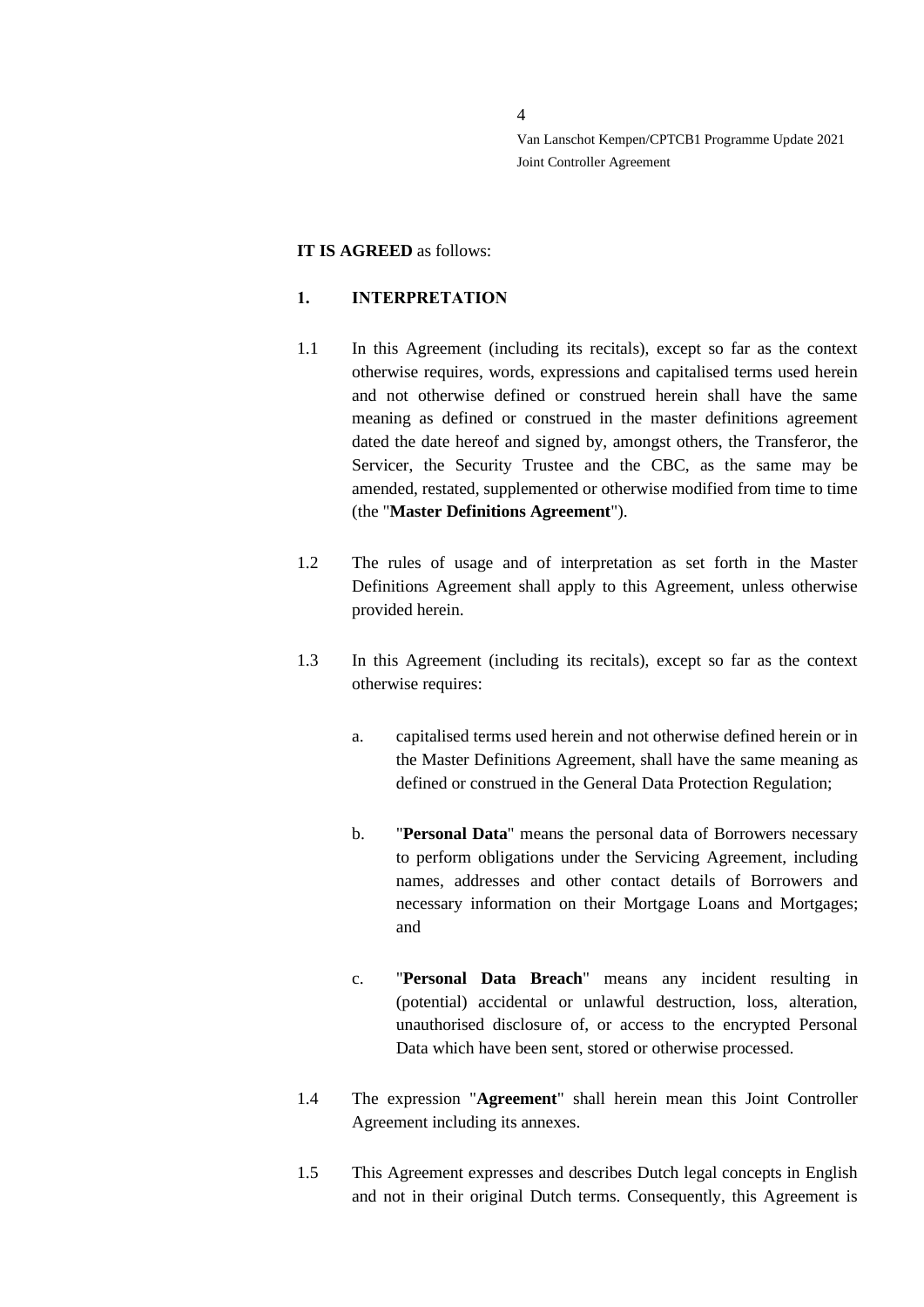concluded on the express condition that all words, terms and expressions used herein shall be construed and interpreted in accordance with Dutch law.

#### <span id="page-4-0"></span>**2. SUBJECT OF THIS AGREEMENT**

- 2.1 This Agreement contains the arrangements between the parties in respect of the Processing of the Personal Data in their capacity as possible joint Controllers under the Servicing Agreement.
- 2.2 Each party will comply with its respective obligations under the General Data Protection Regulation associated with the performance of its obligations under the Servicing Agreement.
- 2.3 The Servicer shall process the Personal Data only as required to carry out the Servicing Agreement in accordance with its terms and conditions.
- 2.4 The Servicer shall not transfer, provide access or otherwise make available to any third party the Personal Data, instruct any Processors of the Personal Data or otherwise process the Personal Data other than in accordance with the Servicing Agreement, the Data Processing Agreement or with the prior written consent of both the CBC and the Security Trustee.
- 2.5 As Data Controllers, the Transferor, CBC and the Security Trustee shall each be severally responsible for determining the compliance measures and related obligations under the General Data Protection Regulation which are the inevitable consequence of each of their respective legal capacities under the Dutch Civil Code, such as the legal basis of the processing, the purposes of the processing and the requirements directly associated therewith. Within the boundaries hereof, the Servicer shall, as a Data Controller, be responsible for the other obligations and compliance measures under the General Data Protection Regulation, more in particular the measures and obligations in relation to the security of Personal Data, the concluding of agreements with Data Processors and issuing instructions on the basis thereof, the transfers of Personal Data to third countries, Data Subjects rights, Data Breach notification duties, obligations in relation to Privacy Impact Assessments and prior consultation and/or requests of a competent governmental authority. The parties will fully cooperate with each other to enable compliance with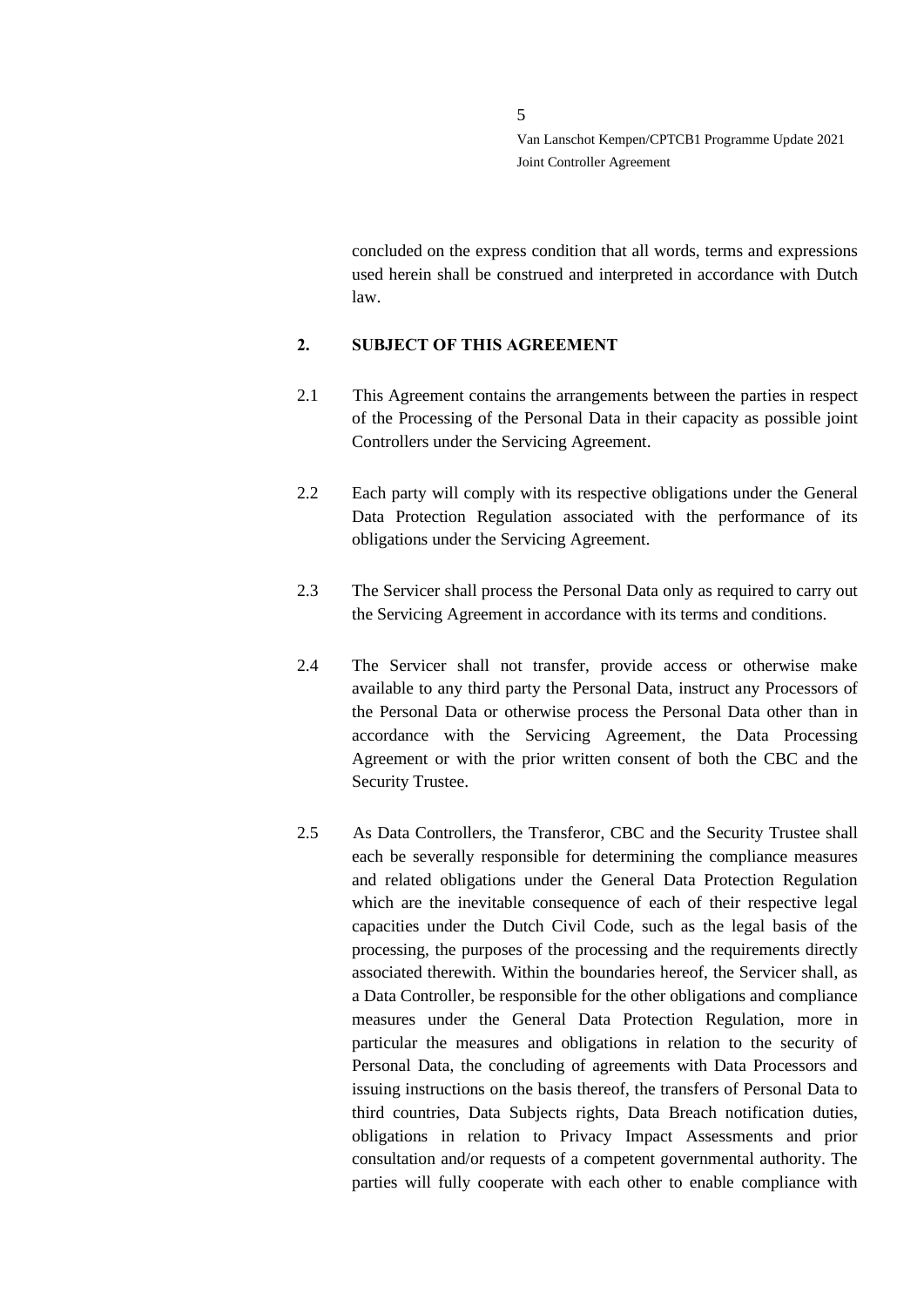their respective obligations under this Agreement and, to the extent applicable, as a Data Controller under the General Data Protection Regulation.

## <span id="page-5-0"></span>**3. INFORMATION AND RIGHTS OF DATA SUBJECTS**

- <span id="page-5-2"></span>3.1 If upon the occurrence of an Assignment Notification Event, the Borrowers are to be sent a notification letter as referred to in the Guarantee Support Agreement, then the parties to this Agreement will also inform the Borrowers about the processing of Borrowers' Personal Data and the essence of the arrangements laid down in the Servicing Agreement and this Agreement by way of a privacy statement in accordance with articles 13 and 14 of the General Data Protection Regulation and substantially in the form attached as Schedule 5 to the Guarantee Support Agreement, to be published on a website to be designated by the Servicer and to be referred to in such notification letter.
- 3.2 To enable Data Subjects to exercise their rights, the Servicer will provide a point of contact and an e-mail address which will be mentioned in the privacy statement referred to in Clause [3.1.](#page-5-2)

## <span id="page-5-1"></span>**4. REPORTING OF DATA BREACHES**

- 4.1 As soon as a party detects a Personal Data Breach or reasonably suspects that a Personal Data Breach has occurred or could occur, such party shall immediately, in any case within forty-eight (48) hours after detection or suspicion of a Personal Data Breach, notify the contact person of each of the other parties referred to in the Schedule. The party who has detected or suspects a Personal Data Breach will provide all reasonably necessary or requested information, documentation and assistance, enabling the other parties to (i) notify, if applicable, the (possibly) affected Data Subjects and/or the competent governmental authorities in a timely manner and (ii) prove compliance with their data breach notification duties in accordance with the General Data Protection Regulation.
- 4.2 A Personal Data Breach includes the situation that the CBC or the Security Trustee has access to the Personal Data before the Personal Data have been released by the Agent (as defined in the Deposit Agreement) to either the CBC and/or the Security Trustee in line with the Servicing Agreement and the Deposit Agreement.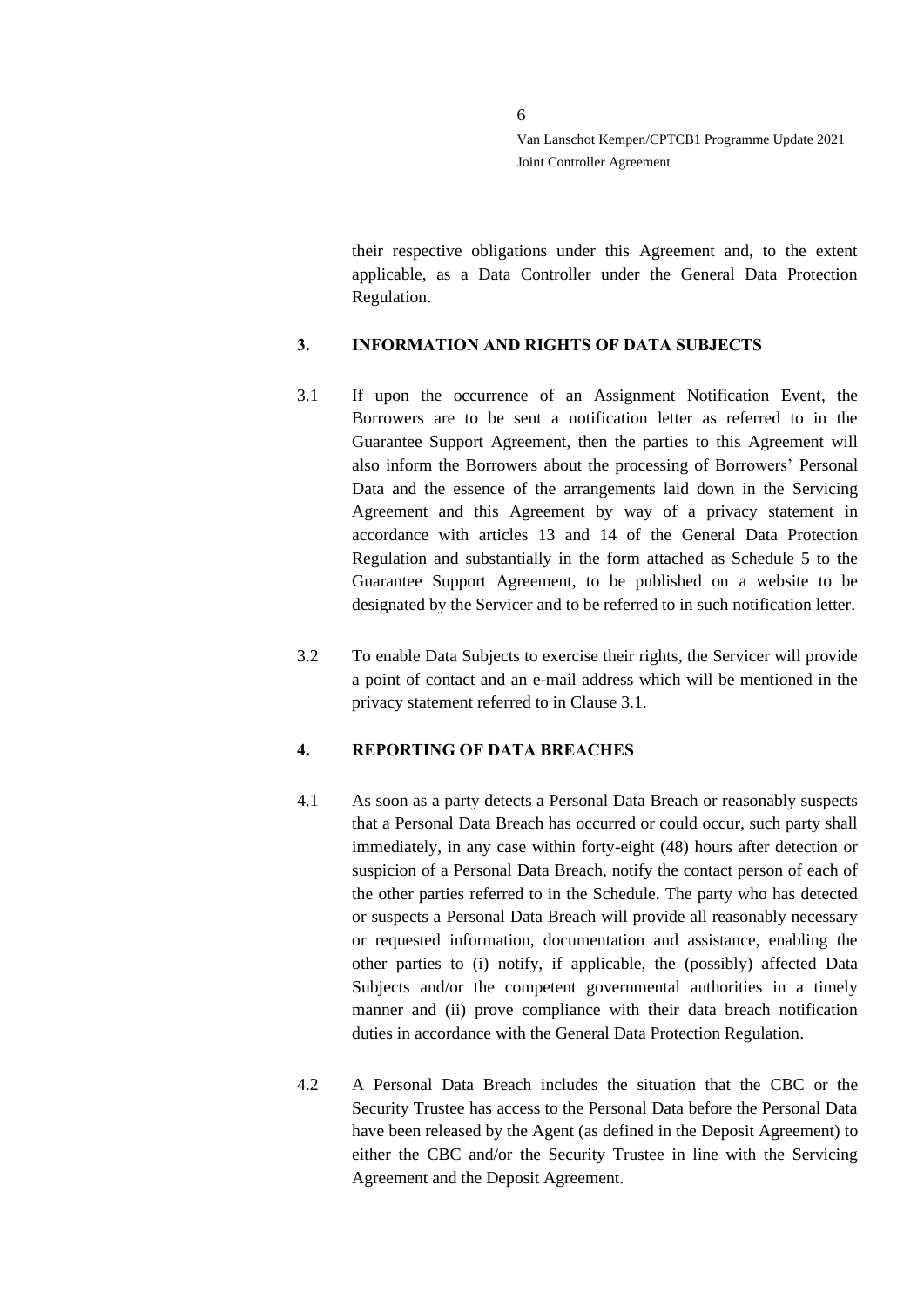## <span id="page-6-0"></span>**5. TERMINATION**

- 5.1 This Agreement shall terminate upon termination of the Servicing Agreement.
- 5.2 If at any time this Agreement or any other Transaction Document entered into by any of the parties to this Agreement and the arrangements laid down herein and therein need to be modified as a result of the General Data Protection Regulation, the Implementation Act GDPR or any other applicable data protection act or regulation, the parties will cooperate with and agree to any such modifications in order to enable the other parties to comply with any requirements applicable them under the General Data Protection Regulation, the Implementation Act GDPR or such other applicable data protection act or regulation.

#### <span id="page-6-1"></span>**6. NO DISSOLUTION, NO NULLIFICATION**

To the extent permitted by law, the parties hereby waive their rights pursuant to articles 6:265 to 6:272 inclusive of the Netherlands Civil Code to dissolve (*ontbinden*), or demand in legal proceedings the dissolution (*ontbinding*) of, this Agreement. Furthermore, to the extent permitted by law, the parties hereby waive their rights under article 6:228 of the Netherlands Civil Code to nullify (*vernietigen*), or demand in legal proceedings the nullification (*vernietiging*) of, this Agreement on the ground of error (*dwaling*).

## <span id="page-6-2"></span>**7. GOVERNING LAW AND JURISDICTION**

This Agreement and any non-contractual obligations arising out of or in relation to this Agreement shall be governed by and construed in accordance with Dutch law. Any disputes arising out of or in connection with this Agreement including, without limitation, disputes relating to any non-contractual obligations arising out of or in connection with this Agreement shall be submitted to the exclusive jurisdiction of competent courts in Amsterdam, the Netherlands.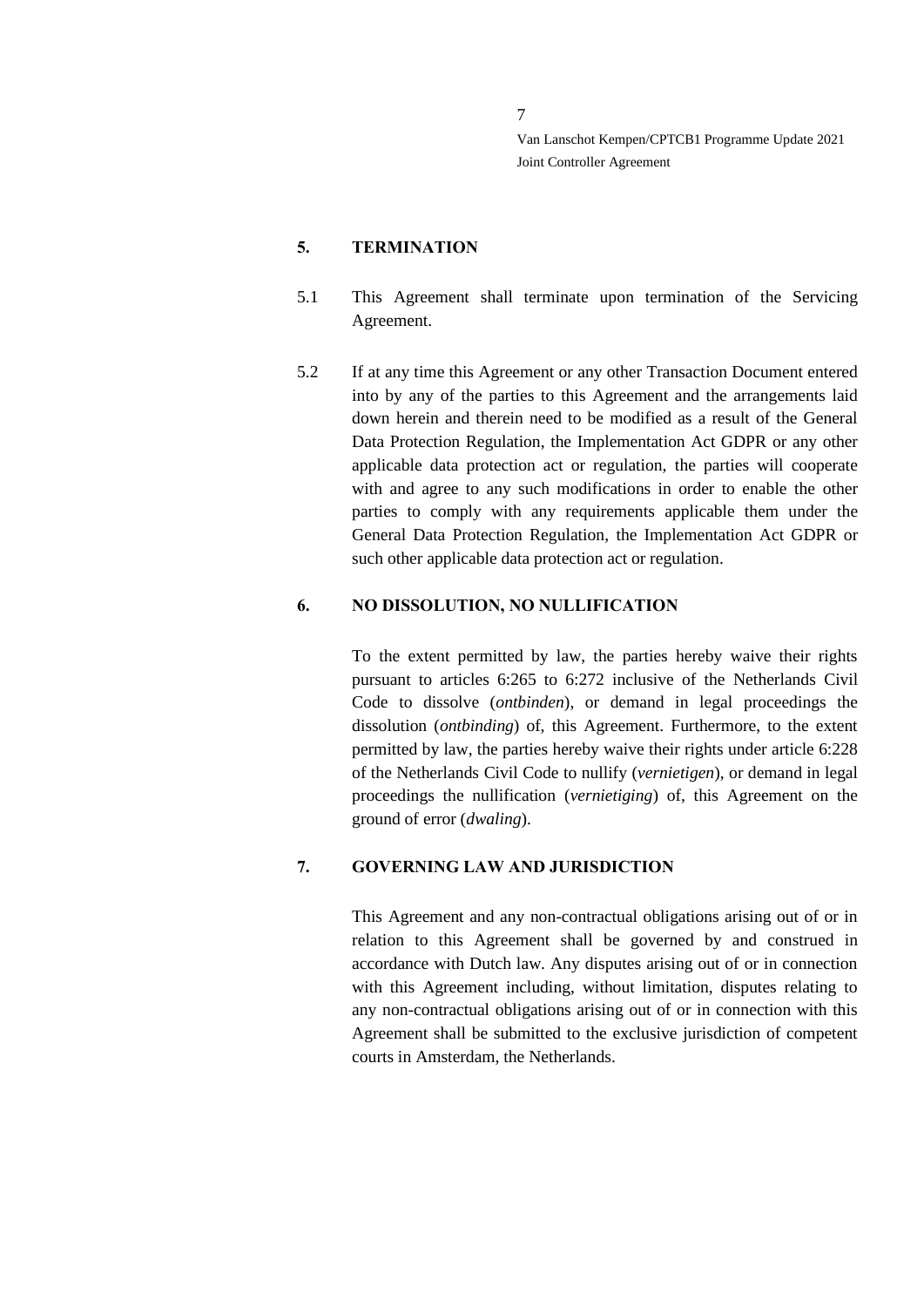**THIS AGREEMENT HAS BEEN LASTLY AMENDED AND RESTATED**  BY THE PARTIES HERETO PURSUANT TO THE DEED OF **AMENDMENT DATED 26 OCTOBER 2021 AND WHICH DEED OF AMENDMENT HAS BEEN SIGNED BY THE PARTIES HERETO.** 

**VAN LANSCHOT KEMPEN N.V.**

**VAN LANSCHOT CONDITIONAL PASS-THROUGH COVERED BOND COMPANY B.V.**

**STICHTING SECURITY TRUSTEE VAN LANSCHOT CONDITIONAL PASS-THROUGH COVERED BOND COMPANY**